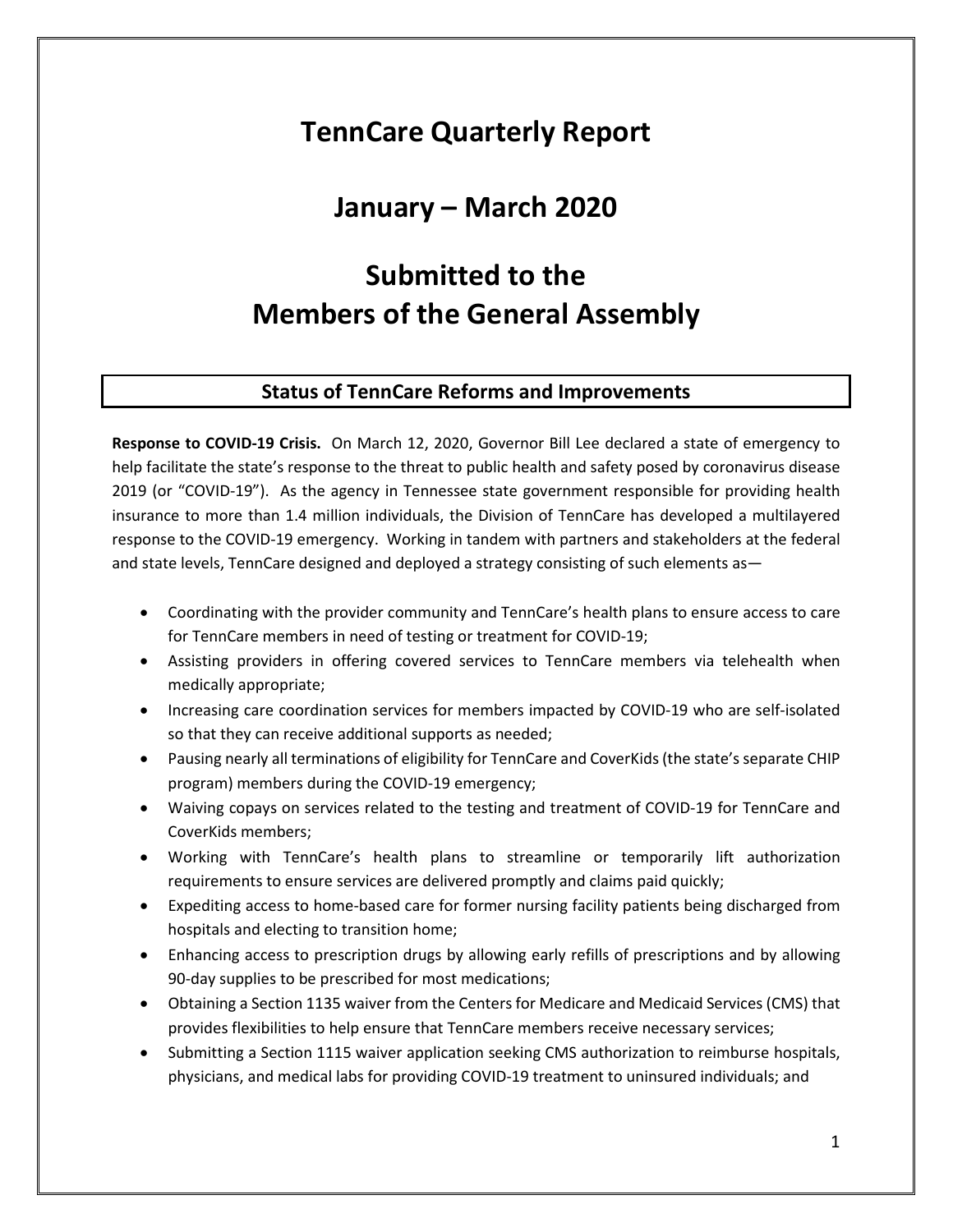• Assisting providers of long-term services and supports in reducing the spread of COVID-19 among individuals who are residents of nursing facilities.

Additional resources concerning TennCare's response to the COVID-19 pandemic are available on the agency's website at [https://www.tn.gov/tenncare/information-statistics/tenncare-information-about](https://www.tn.gov/tenncare/information-statistics/tenncare-information-about-coronavirus.html)[coronavirus.html.](https://www.tn.gov/tenncare/information-statistics/tenncare-information-about-coronavirus.html)

**Transition to New TennCare Director.** On January 17, 2020, Gabe Roberts announced his decision to step down from the role of TennCare Director. Mr. Roberts continued in that role until March 2, 2020, at which point Governor Bill Lee announced that Stephen Smith would succeed Mr. Roberts as TennCare Director.

Mr. Smith had served as TennCare's Deputy Director and Chief of Staff for the preceding year, in which capacity he was instrumental in providing leadership for a number of key TennCare initiatives. Prior to joining TennCare, he had served as Chief of Staff to Governor Bill Haslam, leading initiatives on transportation infrastructure and broadband access. Mr. Smith previously served as Deputy Commissioner for Policy and External Affairs at the Tennessee Department of Education, where he worked on key policy, legislative and legal issues. Mr. Smith is a licensed attorney and formerly worked in private law practice as well as the nonprofit sector, representing clients in both a legal and consulting capacity. He is a graduate of the University of Tennessee, Knoxville, and the Nashville School of Law.

**TennCare Connect.** TennCare Connect is the name of the system used by the Division of TennCare to process applications and identify persons who are eligible for the TennCare and CoverKids programs. TennCare began piloting the new system in October 2018, and after several months of systems testing, officially launched TennCare Connect on a statewide basis in March 2019. This eligibility and enrollment system has a complex rules engine and many new interfaces that can be used to verify data submitted by applicants and that are used to make eligibility decisions.

The TennCare Connect online application portal has now been in use for more than one year. During that time, approximately 225,000 accounts have been created and more than 84,000 applications have been submitted online. In addition, over 83,000 TennCare Connect mobile apps have been downloaded to use for checking benefits, making address changes, accessing notices, and submitting requested verifications. During the January-March 2020 quarter, TennCare also rolled out enhanced functionality in the TennCare Access portal used by some TennCare providers. This functionality includes the ability to file full applications, submit changes, and complete renewals on behalf of enrollees.

**Pharmacy Benefits Administrator (PBA).** On January 1, 2020, following months of intensive preparation, TennCare successfully transitioned all pharmacy services (e.g., claims processing, formulary utilization, rebates, call center operations, clinical support services) to its new PBA, OptumRx. By the conclusion of the January-March 2020 quarter, the new pharmacy claims processing system had been fully stabilized, and the PBA was able to help TennCare respond to Tennessee's March tornadoes and the COVID-19 crisis. In addition to ensuring that TennCare members maintained access to vitally important drug therapy,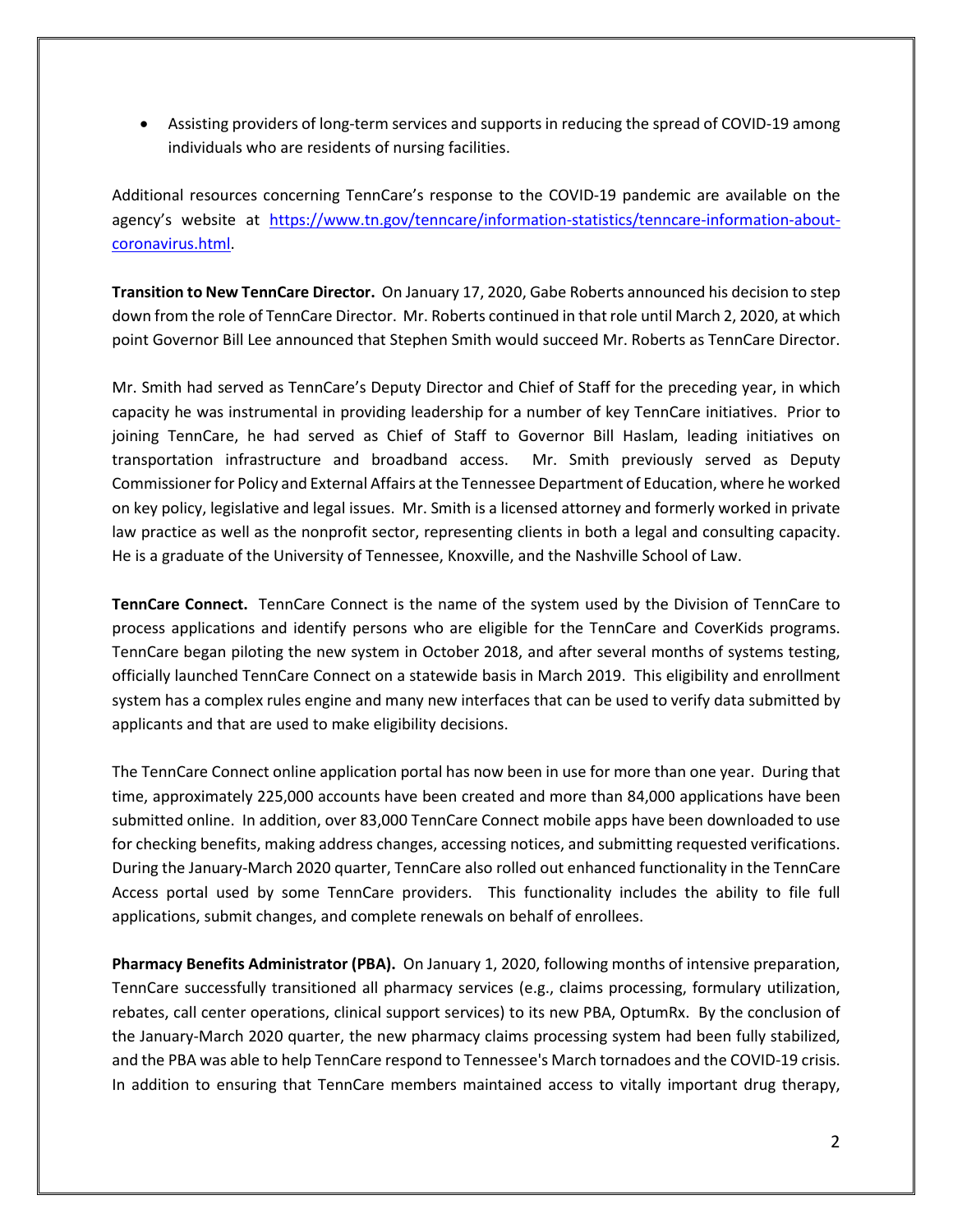OptumRx made it easier for members to comply with stay-at-home requirements through such measures as—

- Processing certain maintenance medications (other than opioids and other controlled medications) for up to a 90-day supply;
- Automatically extending prior authorizations that are due to expire on or before June 15, 2020, for medications on TennCare's automatic exemption list and prescriber attestation list; and
- Covering mail or delivery options offered by local pharmacies.

Preliminary reports indicate that this period of transition and stabilization was successful. TennCare monitored the rollout carefully and determined that access to outpatient drug therapy was maintained and that patients continued to receive necessary and appropriate care.

**Amendments to the TennCare Demonstration.** Eight proposed amendments to the TennCare Demonstration were in various stages of development during the January-March 2020 quarter.

Demonstration Amendment 35: Substance Use Disorder Services. In May 2018, TennCare submitted Demonstration Amendment 35 to CMS. Amendment 35 would modify the TennCare benefits package to cover residential substance use disorder (SUD) treatment services in facilities with more than 16 beds. The federal government classifies such facilities as "institutions for mental diseases" (IMDs), and federal law prohibits the expenditure of federal Medicaid dollars for services delivered to adults in these facilities. Historically, TennCare's managed care organizations (MCOs) were permitted to cover residential treatment services in IMDs, if the MCO determined that such care was medically appropriate and costeffective as compared to other treatment options. However, CMS recently issued regulations restricting the ability of MCOs to pay for services in these facilities. Specifically, the new federal regulation limits this option to treatment stays of no more than [1](#page-2-0)5 days per calendar month.<sup>1</sup> TennCare is seeking authority with Amendment 35 to allow enrollees to receive short-term services in IMDs beyond the 15-day limit in federal regulation, up to 30 days per admission.

As of the end of the January-March 2020 quarter, CMS's review of Amendment 35 was ongoing.

Demonstration Amendment 36: Providers of Family Planning Services. Amendment 36 was submitted to CMS in August 2018. Amendment 36 grew out of Tennessee's 2018 legislative session and, in particular, Public Chapter No. 682, which established that it is the policy of the state of Tennessee to favor childbirth and family planning services that do not include elective abortions within the continuum of care or services, and to avoid the direct or indirect use of state funds to promote or support elective abortions.

Amendment 36 requests authority for TennCare to establish state-specific criteria for providers of family planning services, and to exclude any providers that do not meet these criteria from participation in the TennCare program. As specified in Public Chapter No. 682, TennCare is proposing to exclude any entity

<span id="page-2-0"></span> $1$  See 42 CFR § 438.6(e).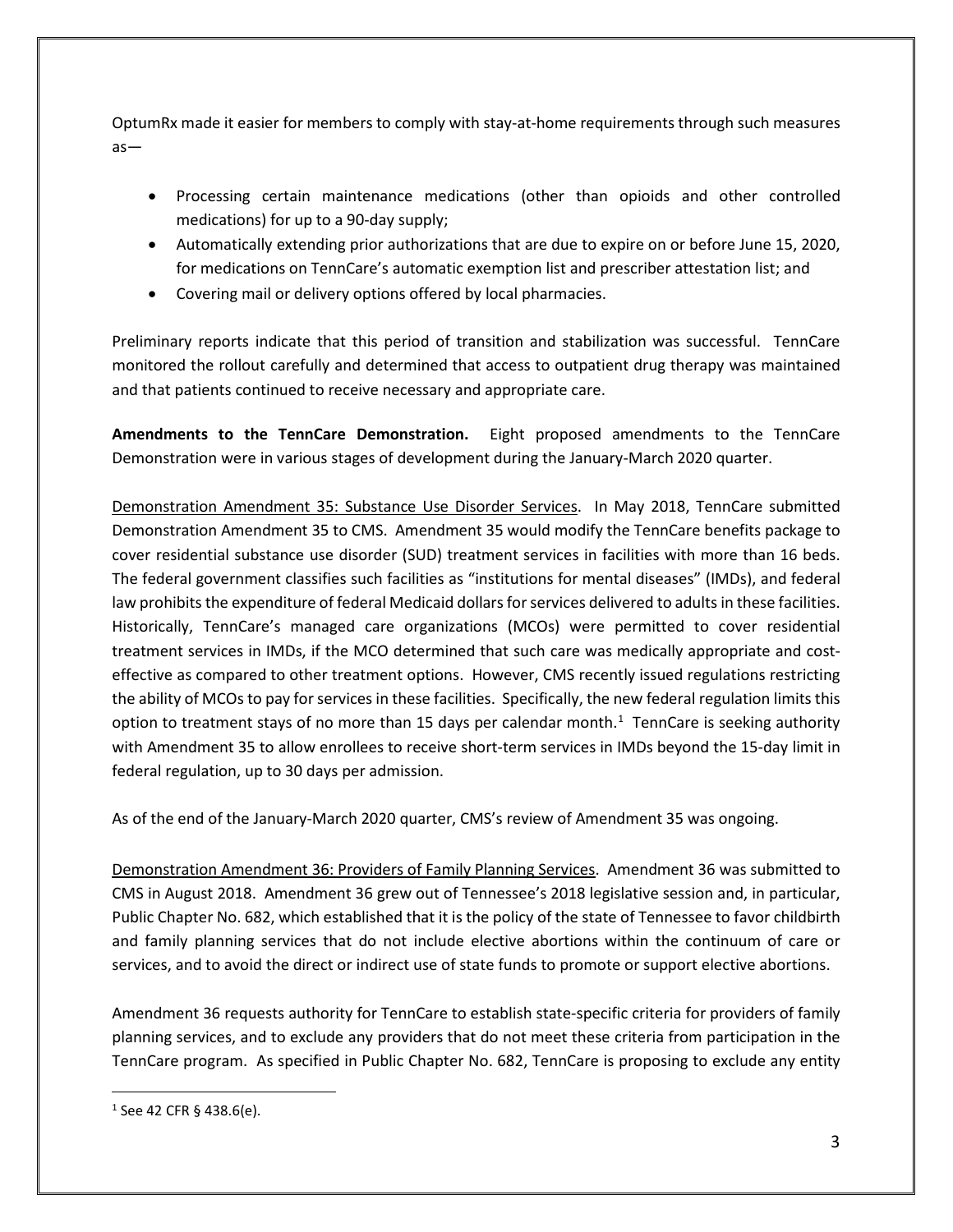that performed, or operated or maintained a facility that performed, more than 50 abortions in the previous year, including any affiliate of such an entity.

CMS held a 30-day federal public comment period on Amendment 36 during the third quarter of Calendar Year 2018. Close to 3,500 comments were received, and CMS subsequently began to review that feedback as well as the amendment itself. As of the end of the January-March 2020 quarter, CMS's review of Amendment 36 was ongoing.

Demonstration Amendment 38: Community Engagement. TennCare submitted Amendment 38 to CMS on December 28, 2018. Demonstration Amendment 38 implements a state law (Public Chapter No. 869) enacted by the Tennessee General Assembly in 2018. This law directed TennCare to seek federal authorization to establish reasonable work and community engagement requirements for non-pregnant, non-elderly, non-disabled adults enrolled in the TennCare program who do not have dependent children under the age of six. The legislation also required TennCare to seek approval from the U.S. Department of Health and Human Services (HHS) to use funds from the state's Temporary Assistance for Needy Families (TANF) program to support implementation of the community engagement program.

As of the end of the January-March 2020 quarter, discussions between TennCare and CMS on Amendment 38, as well as conversations between TennCare and federal TANF officials, were ongoing.

Demonstration Amendment 40: "Katie Beckett" Program. On September 20, 2019, TennCare submitted Amendment 40 to CMS. Amendment 40 implements legislation (Public Chapter No. 494) passed by the Tennessee General Assembly in the 2019 legislative session directing TennCare to seek CMS approval for a new "Katie Beckett" program. The proposal would assist children under age 18 with disabilities and/or complex medical needs who are not eligible for Medicaid because of their parents' income or assets.

The Katie Beckett program proposed in Amendment 40—developed by TennCare in close collaboration with the Tennessee Department of Intellectual and Developmental Disabilities and other stakeholders would be composed of two parts:

- **Part A** Individuals in this group would receive the full TennCare benefits package, as well as essential wraparound home and community based services. These individuals would be subject to monthly premiums to be determined on a sliding scale based on the member's household income.
- **Part B** Individuals in this group would receive a specified package of essential wraparound services and supports, including premium assistance.

In addition to Parts A and B, Amendment 40 provides for continued TennCare eligibility for children already enrolled in TennCare, who subsequently lose TennCare eligibility, and who would qualify for enrollment in Part A but for whom no Part A program slot is available.

As of the end of the January-March 2019 quarter, CMS's review of Amendment 40 was ongoing.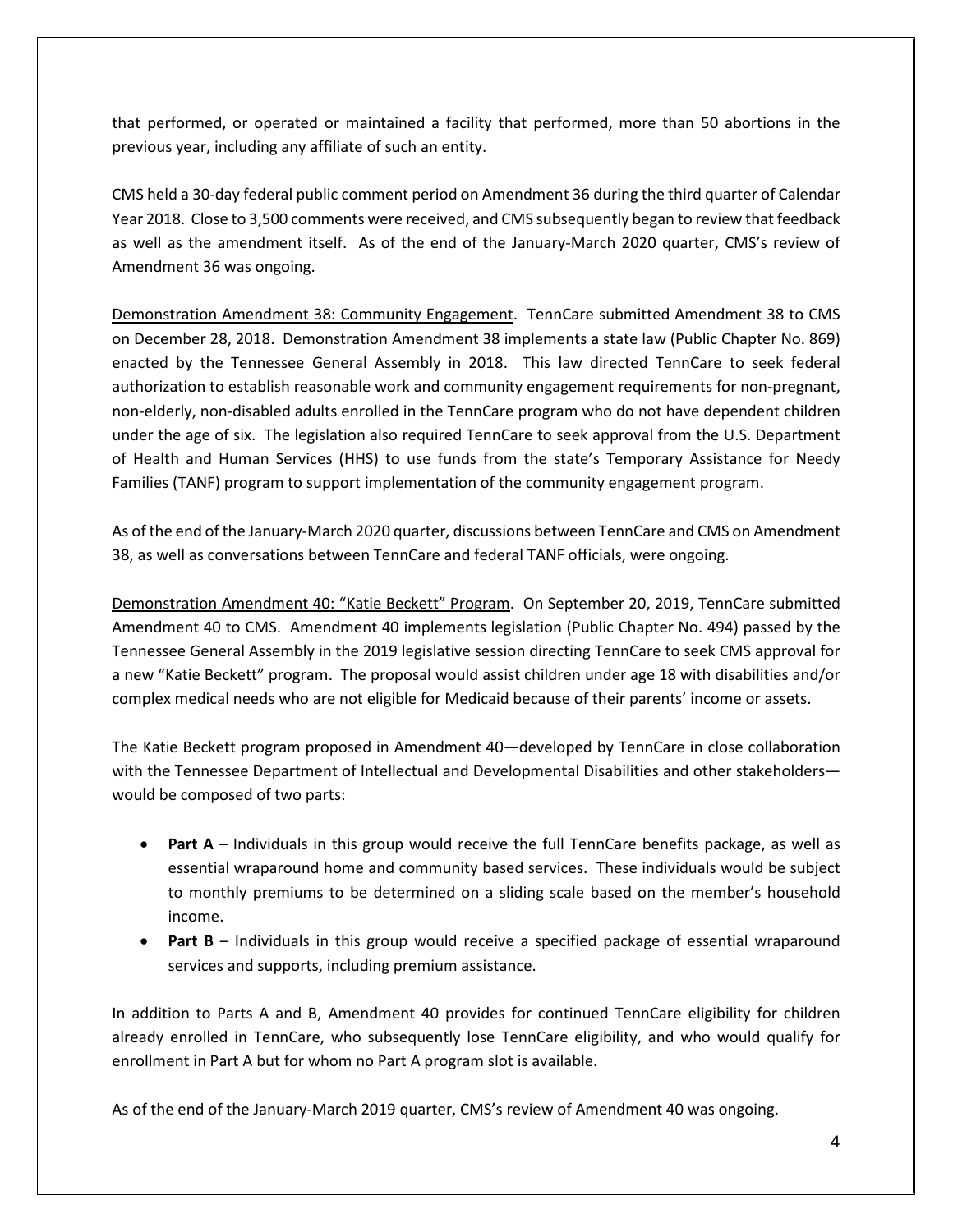Demonstration Amendment 41: Supplemental Hospital Payments. Amendment 41 is another demonstration amendment growing out of Tennessee's 2019 legislative session. The budget passed by the General Assembly in 2019 provides for an annual increase of \$3,750,000 in State funding to support graduate medical education (GME) in Tennessee. One purpose of Amendment 41 is to draw federal matching funds for these GME expenditures, thereby maximizing the resources available to invest in this priority.

Another aim of Amendment 41 is to enhance TennCare's ability to reimburse qualifying Tennessee hospitals for costs realized as a result of Medicaid shortfall and charity care. Currently, the TennCare Demonstration authorizes two funds through which this type of reimbursement may occur:

- The Virtual Disproportionate Share Hospital (DSH) Fund, which provides for total annual payments of up to \$463,996,853, and which may be used to pay for Medicaid shortfall and charity care costs; and
- The Uncompensated Care Fund for Charity Care, which provides for total annual payments of up to \$252,845,886, and which may be used to pay for charity care costs.

Amendment 41 would raise the annual limit for payments from these funds by approximately \$382 million. Specifically, the limit on reimbursement from the Virtual DSH Fund would be increased to \$508,936,029, while the limit on reimbursement from the Uncompensated Care Fund for Charity Care would be increased to \$589,886,294. In addition, the amendment would revise the distribution methodologies contained in the TennCare Demonstration for each of the two funds to account for the disbursement of additional monies, and would also create a new sub-pool within the Uncompensated Care Fund to address costs that are not met within the current system.

TennCare submitted Amendment 41 to CMS on October 24, 2019. As of the end of the January-March 2020 quarter, CMS's review of Amendment 41 was ongoing.

Demonstration Amendment 42: Block Grant. Like several other amendments described in this report, Amendment 42 is the result of legislation passed by the Tennessee General Assembly. Amendment 42 implements Public Chapter No. 481 from the 2019 legislative session, which directs TennCare to submit a demonstration amendment to CMS to convert the bulk of TennCare's federal funding to a block grant. The block grant proposed in Amendment 42 is based on TennCare enrollment, using State Fiscal Years 2016, 2017, and 2018 as the base period for calculating the block grant amount. The block grant would be indexed for inflation and for enrollment growth beyond the experience reflected in the base period.

The proposed block grant is intended to cover core medical services delivered to TennCare's core population. Certain TennCare expenses would be excluded from the block grant and continue to be financed through the current Medicaid financing model. These excluded expenditures include services carved out of the existing TennCare demonstration, outpatient prescription drugs, uncompensated care payments to hospitals, services provided to members enrolled in Medicare, and administrative expenses.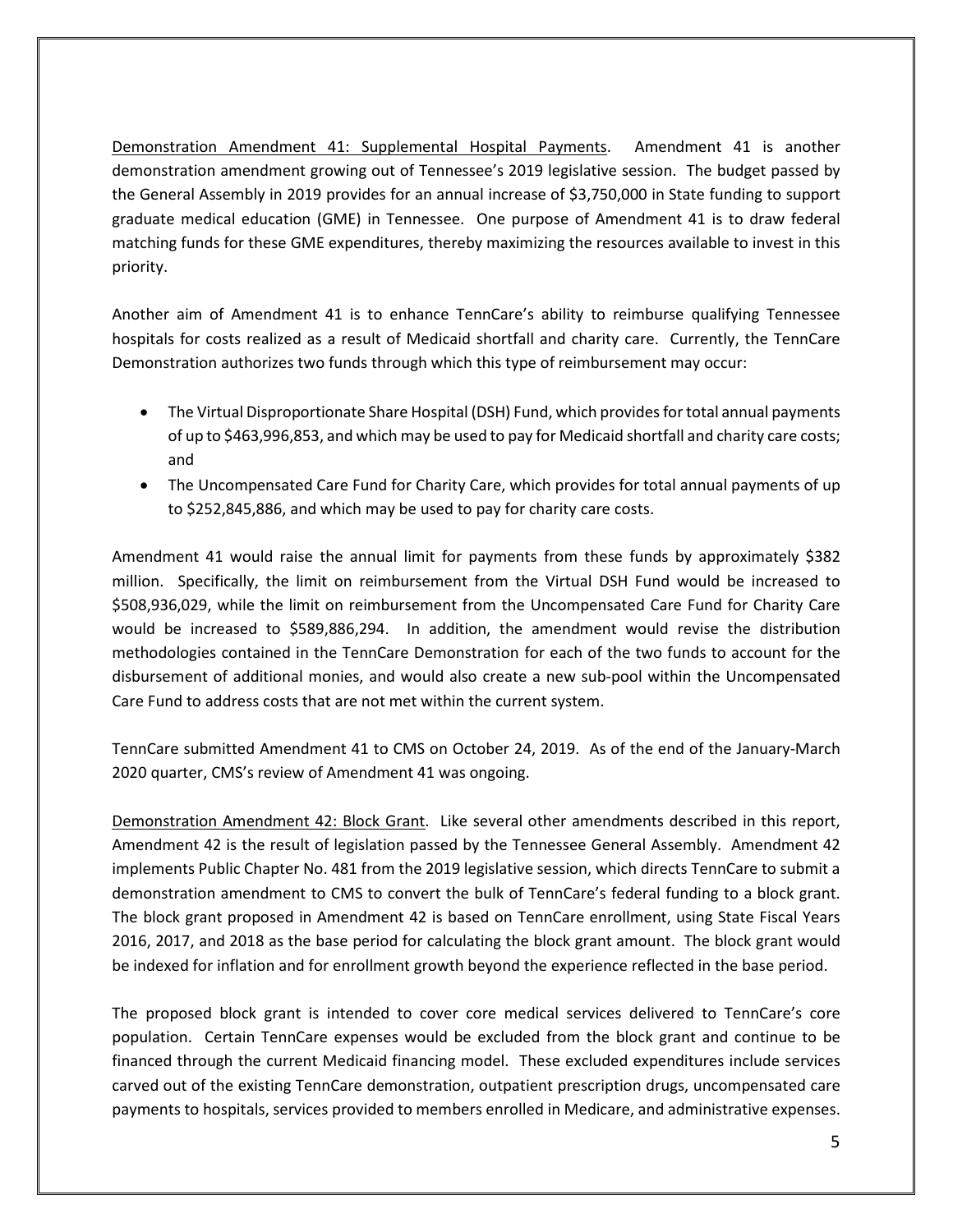Amendment 42 does not rely on reductions to eligibility or benefits in order to achieve savings under the block grant. Instead, it would leverage opportunities to deliver healthcare to TennCare members more effectively and would permit TennCare to implement new reform strategies that would yield benefits for both the State and the federal government.

TennCare submitted Amendment 42 to CMS on November 20, 2019. CMS's review of Amendment 42 was ongoing as of the end of the January-March 2020 quarter.

Demonstration Amendment 43: Extension of Medication Therapy Management Program. Medication therapy management (MTM) is a clinical service provided by licensed pharmacists, the aim of which is to optimize drug therapy and improve therapeutic outcomes for patients. MTM services include medication therapy reviews, pharmacotherapy consults, monitoring efficacy and safety of medication therapy, and other clinical services.

TennCare's MTM benefit was implemented in July 2018 for TennCare members affected by the state's patient-centered medical home (PCMH) program and health home program (known as "Health Link") who met specified clinical risk criteria. TennCare proposed to operate the MTM benefit on a two-year pilot basis in order to evaluate the impact of MTM services on health outcomes, as well as the cost and quality of care for affected members.

In Amendment 43, TennCare proposes to extend its MTM pilot program for an additional 12 months, through the end of June 2021. The purpose of this extension is to allow additional data on the effectiveness of the MTM program to be gathered to inform future decision-making about continuing the program, discontinuing it, and/or expanding it to additional populations.

From February 13 through March 14, 2020, TennCare held a public notice and comment period on Amendment 43. The proposal was then submitted to CMS on March 19, 2020, and, as of the end of the January-March 2020 quarter, CMS's review was ongoing.

Demonstration Amendment 44: Program Modifications. During the January-March 2020 quarter, TennCare issued public notice of another amendment to be submitted to CMS. Amendment 44 outlined program changes that would have been needed if the hospital assessment were not renewed in 2020. These changes have also been proposed in previous years, but were made unnecessary each year by the General Assembly's passage or renewal of a one-year hospital assessment. Changes to the TennCare benefit package for non-exempt adults that would have been necessary if the assessment were not renewed in 2020 were—

- A combined annual limit of eight days per person for inpatient hospital and inpatient psychiatric hospital services;
- An annual limit on non-emergency outpatient hospital visits of eight occasions per person;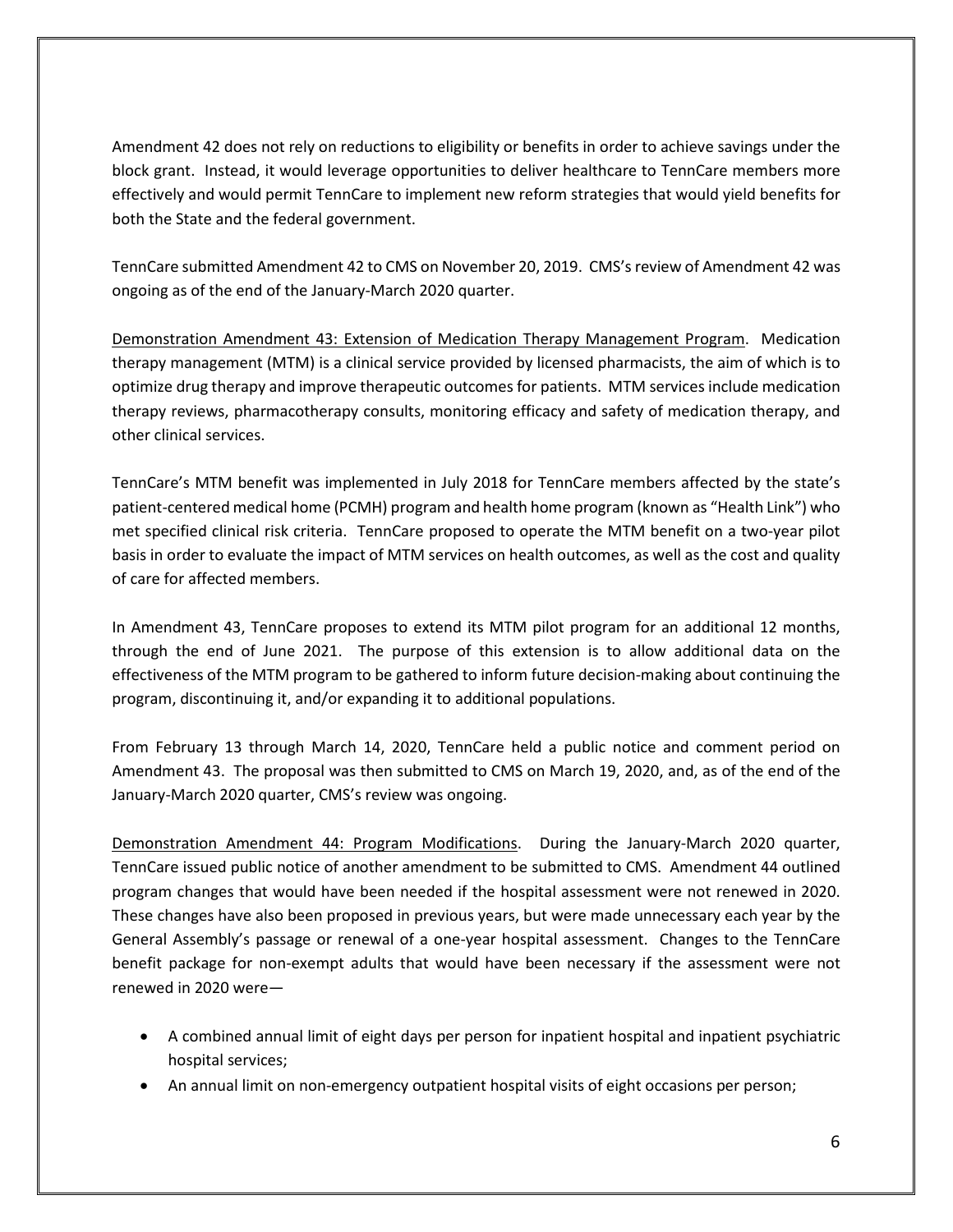- A combined annual limit on health care practitioners' office visits of eight occasions per person;
- An annual limit on lab and X-ray services of eight occasions per person; and
- Elimination of coverage for occupational therapy, speech therapy, and physical therapy.

TennCare held its public notice and comment period regarding Amendment 44 from February 13 through March 14, 2020. Shortly thereafter, the General Assembly renewed the hospital assessment, thereby eliminating any funding gap in the TennCare program. As a result, TennCare did not submit Amendment 44 to CMS.

**Update on Episodes of Care.** TennCare's episodes of care program aims to transform the way specialty and acute healthcare services are delivered by incentivizing high-quality, cost-effective care, promoting evidence-based clinical pathways, encouraging care coordination, and reducing ineffective or inappropriate treatments. Episodes of care is part of TennCare's delivery system transformation initiative, which is changing healthcare delivery in Tennessee by moving from paying for volume to paying for value.

As of January 1, 2020, all 48 of the state's episodes of care are in a performance period. This milestone means that all 48 episodes that were planned for release have accountable providers who are receiving quarterly cost and quality performance reports with financial accountability. TennCare will continue to collaborate with relevant stakeholders to improve upon the program's design.

**Incentives for Providers to Use Electronic Health Records.** The Electronic Health Records (EHR) Incentive Program is a partnership between federal and state governments that grew out of the Health Information Technology for Economic and Clinical Health (HITECH) Act of 2009. The purpose of the program is to provide financial incentives to Medicaid providers<sup>2</sup> to replace outdated, often paper-based approaches to medical record-keeping with Certified Electronic Health Record Technology (as defined by CMS) that meets rigorous criteria and that can improve health care delivery and quality. The federal government provides 100 percent of the funding for the incentive payments and 90 percent of the funding for administrative costs. Tennessee's EHR program<sup>[3](#page-6-1)</sup> has issued payments for six years to eligible professionals and for three years to eligible hospitals.

EHR payments made by TennCare during the January-March 2020 quarter as compared with payments made throughout the life of the program appear in the table below:

<span id="page-6-0"></span><sup>&</sup>lt;sup>2</sup> CMS allows two types of providers to participate in the Medicaid EHR Incentive Program: eligible professionals (medical and osteopathic physicians, nurse practitioners, certified nurse midwives, dentists, and physician assistants who meet certain criteria) and eligible hospitals (acute care hospitals, critical access hospitals, and children's hospitals).

<span id="page-6-1"></span><sup>3</sup> In April 2018, CMS announced that its EHR programs would be renamed "Promoting Interoperability (PI) Programs." While Tennessee's EHR initiative falls within the scope of CMS's PI Programs, TennCare continues to refer to its initiative as "EHR Incentive Program" for purposes of clarity and consistency in communications with providers.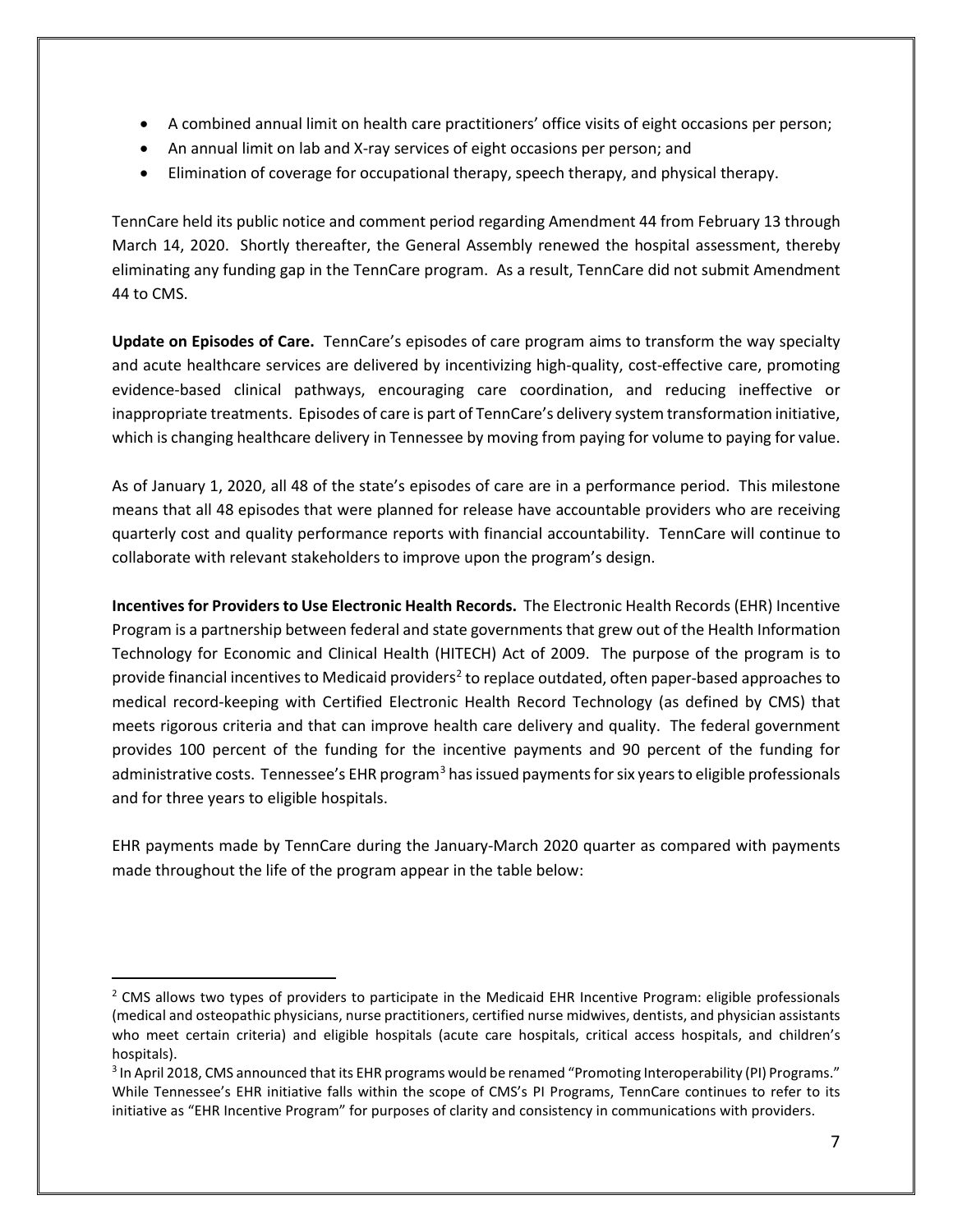| <b>Payment Type</b>  | <b>Number of Providers</b>     | <b>Quarterly Amount</b> | <b>Cumulative Amount</b>  |
|----------------------|--------------------------------|-------------------------|---------------------------|
|                      | <b>Paid During the Quarter</b> | Paid (Jan-Mar 2020)     | Paid to Date <sup>4</sup> |
| First-year payments  | N/A                            | N/A                     | \$180,155,394             |
| Second-year payments |                                | \$8,500                 | \$59,837,155              |
| Third-year payments  | 12                             | \$102,000               | \$37,636,852              |
| Fourth-year payments | 16                             | \$133,167               | \$8,542,515               |
| Fifth-year payments  | 17                             | \$144,500               | \$5,519,338               |
| Sixth-year payments  | 28                             | \$229,501               | \$3,229,424               |

Technical assistance activities, outreach efforts, and other EHR-related projects conducted by TennCare staff during the quarter included the following:

- Reminding eligible professionals who previously received five payments of the Program Year 2019 submission period and the need to attest for a sixth and final payment;
- Working with TennCare's attestation software vendor to assure that the Program Year 2019 submission process runs smoothly for all participating providers;
- Extending the Program Year 2019 attestation deadline to June 30, 2020, to accommodate providers affected by the March 2020 tornadoes or the coronavirus crisis;
- Providing daily technical assistance to providers via email and telephone calls;
- Participation in CMS-led calls regarding the EHR Incentive Program; and
- Newsletters and alerts distributed by TennCare's EHR ListServ.

Although enrollment of new providers concluded on April 30, 2017, TennCare's EHR Incentive Program will continue through the 2021 program year as required by CMS rules. Tennessee's program team continues to work with a variety of provider organizations to maintain the momentum of the program. The focus of post-enrollment outreach efforts for 2020 is to encourage provider participants who remain eligible to continue attesting and complete the program.

**Supplemental Payments to Tennessee Hospitals.** The Division of TennCare makes supplemental payments to qualifying Tennessee hospitals each quarter to help offset the costs these facilities incur in providing uncompensated care. The methodology for distributing these funds is outlined in Attachment H of the TennCare Demonstration Agreement with CMS. The supplemental payments made during the third quarter of State Fiscal Year 2020 are shown in the table below.

#### **Supplemental Hospital Payments for the Quarter**

|                                           |                        | <b>Third Quarter</b> |
|-------------------------------------------|------------------------|----------------------|
|                                           |                        | Payments $-$         |
| <b>Hospital Name</b>                      | County                 | <b>FY 2020</b>       |
| Methodist Medical Center of Oak Ridge     | <b>Anderson County</b> | \$102,524            |
| Ridgeview Psychiatric Hospital and Center | <b>Anderson County</b> | \$119,811            |

<span id="page-7-0"></span><sup>4</sup> In certain cases, cumulative totals reflect adjustments of payments from previous quarters. The need for these recoupments was identified through standard auditing processes.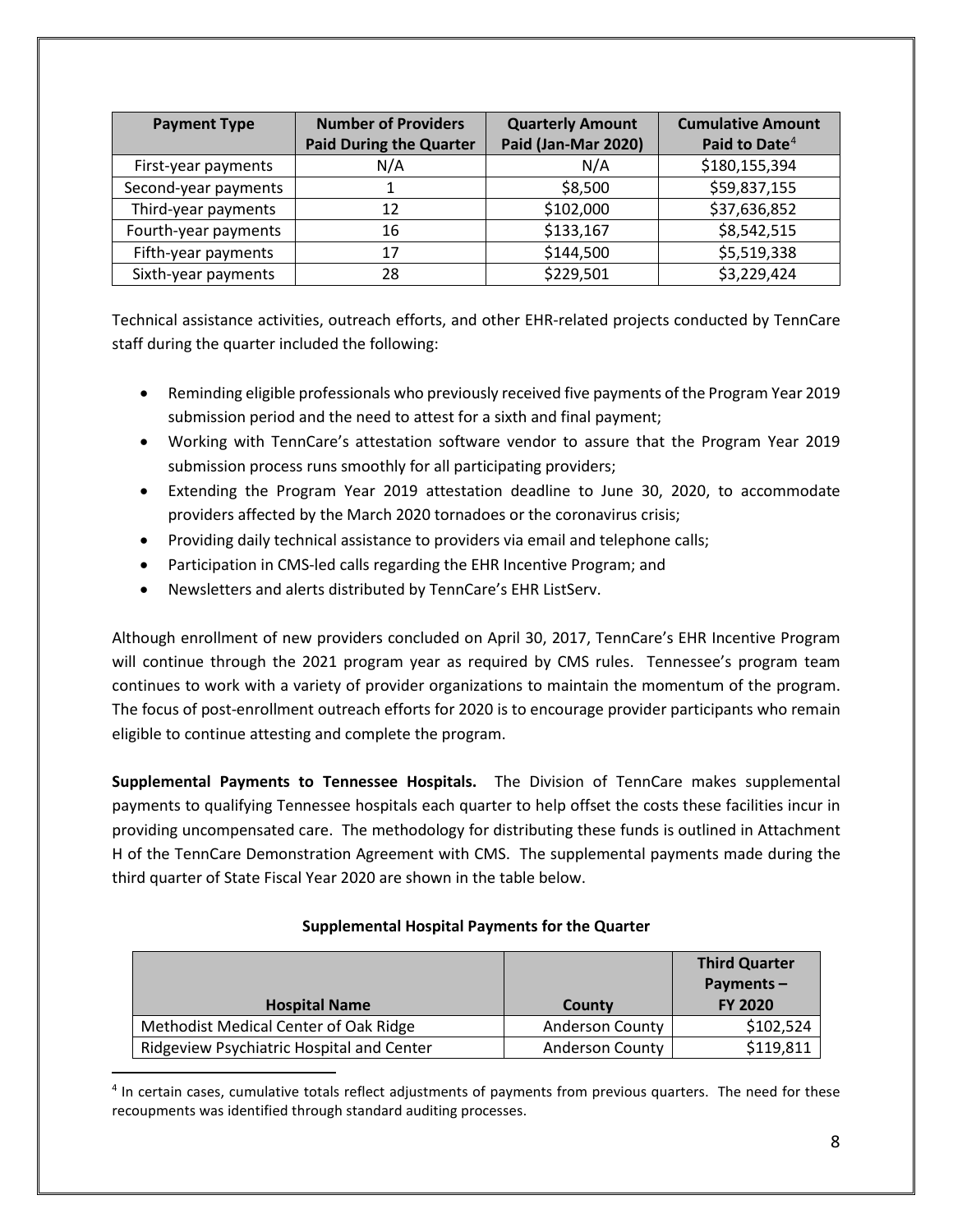|                                                  |                         | <b>Third Quarter</b> |
|--------------------------------------------------|-------------------------|----------------------|
|                                                  |                         | Payments-            |
| <b>Hospital Name</b>                             | <b>County</b>           | FY 2020              |
| Tennova Healthcare - Shelbyville                 | <b>Bedford County</b>   | \$32,775             |
| <b>Blount Memorial Hospital</b>                  | <b>Blount County</b>    | \$127,161            |
| Tennova Healthcare - Cleveland                   | <b>Bradley County</b>   | \$102,699            |
| Jellico Community Hospital                       | Campbell County         | \$80,973             |
| Tennova Healthcare - LaFollette Medical Center   | Campbell County         | \$55,132             |
| Saint Thomas Stones River Hospital               | Cannon County           | \$19,265             |
| Baptist Memorial Hospital - Carroll County       | <b>Carroll County</b>   | \$28,579             |
| <b>Sycamore Shoals Hospital</b>                  | <b>Carter County</b>    | \$84,333             |
| <b>Claiborne Medical Center</b>                  | <b>Claiborne County</b> | \$30,272             |
| Tennova Healthcare - Newport Medical Center      | Cocke County            | \$78,873             |
| Tennova Healthcare - Harton                      | Coffee County           | \$61,832             |
| <b>Unity Medical Center</b>                      | Coffee County           | \$33,747             |
| <b>TriStar Skyline Medical Center</b>            | Davidson County         | \$356,173            |
| Nashville General Hospital                       | Davidson County         | \$396,607            |
| Saint Thomas Midtown Hospital                    | Davidson County         | \$223,990            |
| <b>TriStar Centennial Medical Center</b>         | Davidson County         | \$524,030            |
| <b>TriStar Southern Hills Medical Center</b>     | Davidson County         | \$133,037            |
| <b>TriStar Summit Medical Center</b>             | Davidson County         | \$138,363            |
| Vanderbilt Stallworth Rehabilitation Hospital    | Davidson County         | \$363                |
| Vanderbilt University Medical Center             | Davidson County         | \$4,165,489          |
| Decatur County General Hospital                  | Decatur County          | \$77,963             |
| Saint Thomas DeKalb Hospital                     | DeKalb County           | \$36,073             |
| <b>TriStar Horizon Medical Center</b>            | Dickson County          | \$222,408            |
| West Tennessee Healthcare Dyersburg Hospital     | <b>Dyer County</b>      | \$117,636            |
| Southern Tennessee Regional Health System -      |                         |                      |
| Winchester                                       | <b>Franklin County</b>  | \$69,732             |
| Milan General Hospital                           | <b>Gibson County</b>    | \$13,560             |
| Southern Tennessee Regional Health System -      |                         |                      |
| Pulaski                                          | <b>Giles County</b>     | \$65,239             |
| <b>Greeneville Community Hospital</b>            | <b>Greene County</b>    | \$86,570             |
| Morristown - Hamblen Healthcare System           | Hamblen County          | \$152,586            |
| <b>Erlanger Health System</b>                    | <b>Hamilton County</b>  | \$3,087,811          |
| Parkridge Medical Center                         | <b>Hamilton County</b>  | \$1,133,857          |
| Encompass Health Rehabilitation Hospital of      |                         |                      |
| Chattanooga                                      | <b>Hamilton County</b>  | \$198                |
| Siskin Hospital for Physical Rehabilitation      | <b>Hamilton County</b>  | \$1,283              |
| <b>Hardin Medical Center</b>                     | <b>Hardin County</b>    | \$75,741             |
| <b>Henderson County Community Hospital</b>       | <b>Henderson County</b> | \$16,747             |
| <b>Henry County Medical Center</b>               | <b>Henry County</b>     | \$101,702            |
| Tennova Healthcare - Jefferson Memorial Hospital | Jefferson County        | \$28,850             |
| <b>Parkwest Medical Center</b>                   | <b>Knox County</b>      | \$322,585            |
| Tennova Healthcare - North Knoxville Medical     |                         |                      |
| Center                                           | <b>Knox County</b>      | \$106,495            |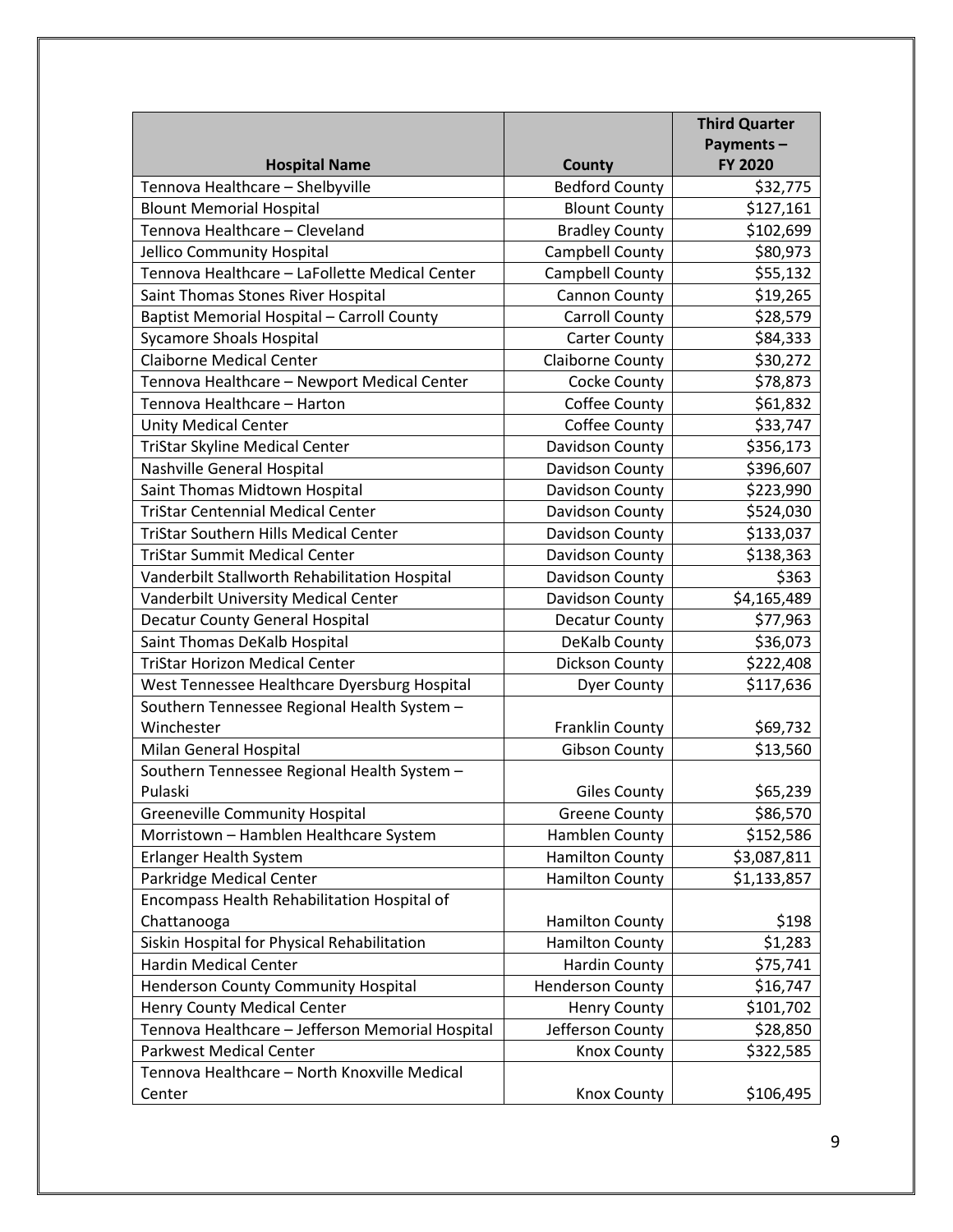|                                                                              |                                                | <b>Third Quarter</b> |
|------------------------------------------------------------------------------|------------------------------------------------|----------------------|
|                                                                              |                                                | Payments-            |
| <b>Hospital Name</b>                                                         | <b>County</b>                                  | FY 2020              |
| East Tennessee Children's Hospital                                           | <b>Knox County</b>                             | \$2,138,762          |
| Fort Sanders Regional Medical Center                                         | <b>Knox County</b>                             | \$250,286            |
| University of Tennessee Medical Center                                       | <b>Knox County</b>                             | \$1,953,135          |
| Southern Tennessee Regional Health System -                                  |                                                |                      |
| Lawrenceburg                                                                 | Lawrence County                                | \$41,536             |
| <b>Lincoln Medical Center</b>                                                | <b>Lincoln County</b>                          | \$173,251            |
| Jackson - Madison County General Hospital                                    | <b>Madison County</b>                          | \$521,034            |
| Pathways of Tennessee                                                        | <b>Madison County</b>                          | \$101,373            |
| Maury Regional Medical Center                                                | <b>Maury County</b>                            | \$355,776            |
| Starr Regional Medical Center - Athens                                       | <b>McMinn County</b>                           | \$67,659             |
| Sweetwater Hospital Association                                              | Monroe County                                  | \$120,990            |
| Tennova Healthcare - Clarksville                                             | Montgomery County                              | \$81,871             |
| Baptist Memorial Hospital - Union City                                       | <b>Obion County</b>                            | \$82,962             |
| Livingston Regional Hospital                                                 | <b>Overton County</b>                          | \$26,126             |
| Cookeville Regional Medical Center                                           | <b>Putnam County</b>                           | \$135,866            |
| <b>Ten Broeck Tennessee</b>                                                  | <b>Putnam County</b>                           | \$58,215             |
| Roane Medical Center                                                         | Roane County                                   | \$59,000             |
| NorthCrest Medical Center                                                    | <b>Robertson County</b>                        | \$97,971             |
| Saint Thomas Rutherford Hospital                                             | <b>Rutherford County</b>                       | \$223,745            |
| <b>TriStar StoneCrest Medical Center</b>                                     | <b>Rutherford County</b>                       | \$126,706            |
| <b>TrustPoint Hospital</b>                                                   | <b>Rutherford County</b>                       | \$34,972             |
| <b>Big South Fork Medical Center</b>                                         | <b>Scott County</b>                            | \$15,330             |
| <b>LeConte Medical Center</b>                                                | Sevier County                                  | \$204,784            |
| <b>Baptist Memorial Restorative Care Hospital</b>                            | <b>Shelby County</b>                           | \$2,417              |
| <b>Baptist Memorial Hospital - Memphis</b>                                   | Shelby County                                  | \$658,517            |
| Methodist University Hospital                                                | <b>Shelby County</b>                           | \$994,709            |
| Crestwyn Behavioral Health                                                   | <b>Shelby County</b>                           | \$91,247             |
| Delta Medical Center                                                         | <b>Shelby County</b>                           | \$277,690            |
| Encompass Health Rehabilitation Hospital of North                            |                                                |                      |
| Memphis                                                                      | <b>Shelby County</b>                           | \$68                 |
| Encompass Health Rehabilitation Hospital of<br>Memphis                       | <b>Shelby County</b>                           | \$838                |
| LeBonheur Children's Hospital                                                | <b>Shelby County</b>                           | \$4,111,238          |
| Regional One Health                                                          | <b>Shelby County</b>                           | \$2,515,582          |
| Regional One Health Extended Care Hospital                                   | <b>Shelby County</b>                           | \$252                |
| Saint Francis Hospital                                                       | <b>Shelby County</b>                           | \$242,800            |
|                                                                              |                                                | \$74,584             |
| Saint Francis Hospital - Bartlett<br>Saint Jude Children's Research Hospital | <b>Shelby County</b><br><b>Shelby County</b>   | \$742,435            |
|                                                                              |                                                | \$512                |
| Select Specialty Hospital - Memphis                                          | <b>Shelby County</b><br><b>Sullivan County</b> |                      |
| <b>Bristol Regional Medical Center</b>                                       |                                                | \$115,557            |
| Creekside Behavioral Health                                                  | <b>Sullivan County</b>                         | \$4,354              |
| Encompass Health Rehabilitation Hospital of                                  |                                                |                      |
| Kingsport                                                                    | <b>Sullivan County</b>                         | \$1,149              |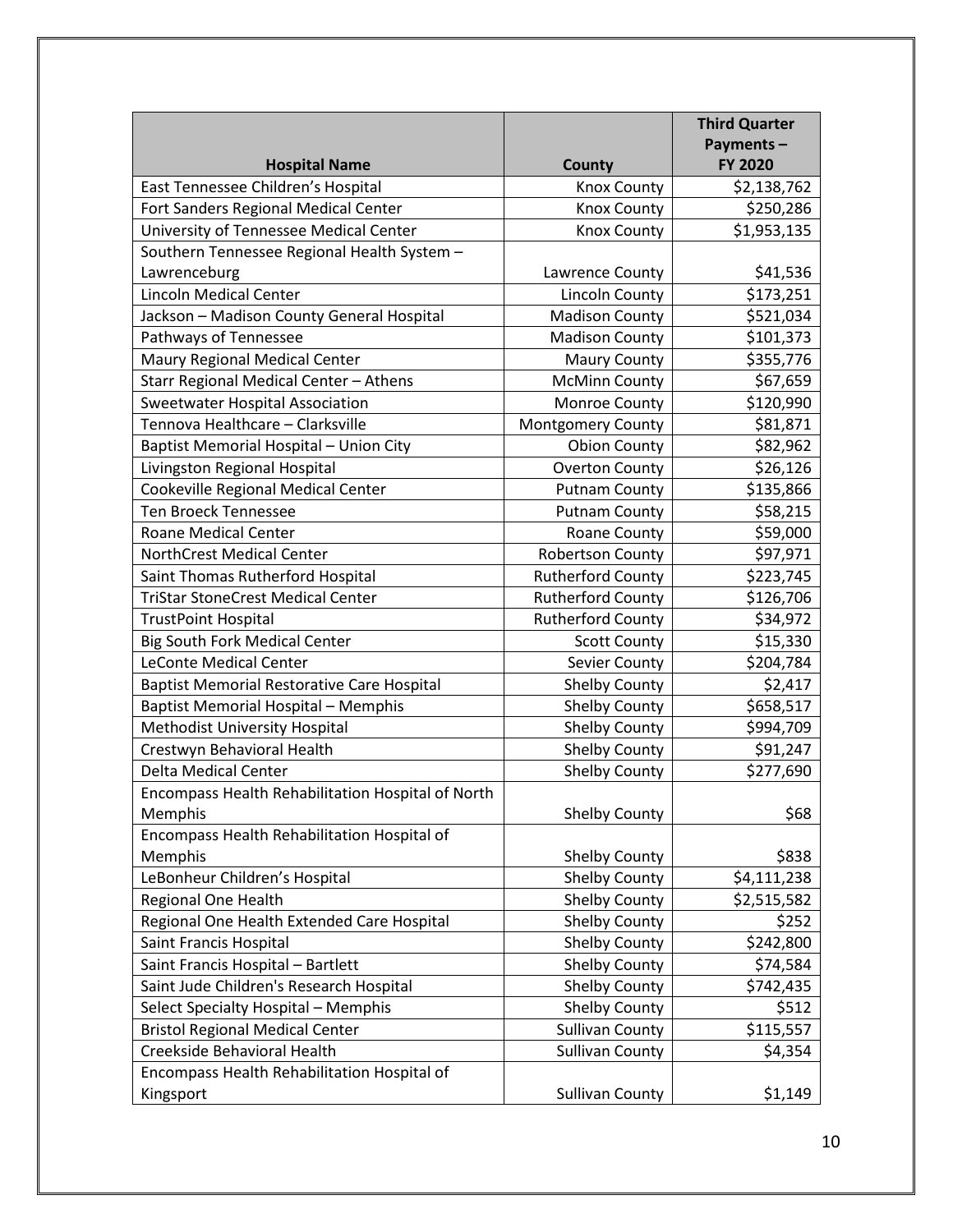|                                              |                          | <b>Third Quarter</b><br>Payments- |
|----------------------------------------------|--------------------------|-----------------------------------|
| <b>Hospital Name</b>                         | County                   | <b>FY 2020</b>                    |
| <b>Holston Valley Medical Center</b>         | <b>Sullivan County</b>   | \$189,718                         |
| Indian Path Community Hospital               | <b>Sullivan County</b>   | \$101,535                         |
| Select Specialty Hospital - Tri-Cities       | <b>Sullivan County</b>   | \$48                              |
| <b>TriStar Hendersonville Medical Center</b> | <b>Sumner County</b>     | \$133,078                         |
| Sumner Regional Medical Center               | <b>Sumner County</b>     | \$98,072                          |
| Baptist Memorial Hospital - Tipton           | <b>Tipton County</b>     | \$104,291                         |
| Unicoi County Hospital                       | Unicoi County            | \$24,544                          |
| Saint Thomas River Park Hospital             | <b>Warren County</b>     | \$77,547                          |
| Johnson City Medical Center                  | <b>Washington County</b> | \$1,256,376                       |
| Franklin Woods Community Hospital            | <b>Washington County</b> | \$87,388                          |
| Quillen Rehabilitation Hospital              | <b>Washington County</b> | \$404                             |
| <b>Wayne Medical Center</b>                  | <b>Wayne County</b>      | \$13,598                          |
| West Tennessee Healthcare Rehabilitation     |                          |                                   |
| <b>Hospital Cane Creek</b>                   | <b>Weakley County</b>    | \$27                              |
| West Tennessee Healthcare Volunteer Hospital | <b>Weakley County</b>    | \$29,808                          |
| Encompass Health Rehabilitation Hospital of  |                          |                                   |
| Franklin                                     | <b>Williamson County</b> | \$6                               |
| <b>Williamson Medical Center</b>             | <b>Williamson County</b> | \$38,559                          |
| Vanderbilt Wilson County Hospital            | <b>Wilson County</b>     | \$151,637                         |
| <b>TOTAL</b>                                 |                          | \$31,625,000                      |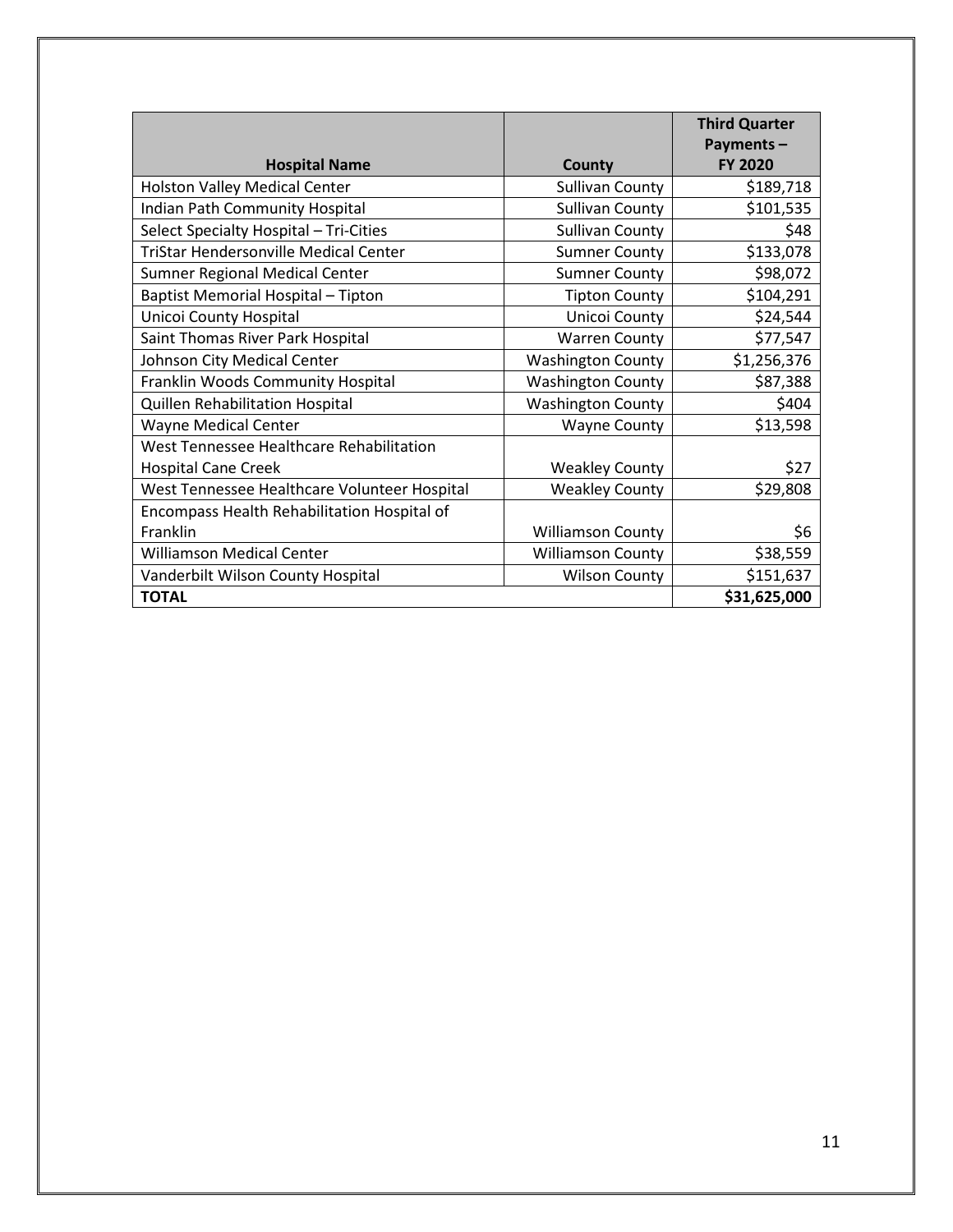### **Number of Recipients on TennCare and Costs to the State**

During the month of March 2020, there were 1,399,625 Medicaid eligibles and 23,525 Demonstration eligibles enrolled in TennCare, for a total of 1,423,150 persons.

Estimates of TennCare spending for the third quarter of State Fiscal Year 2020 are summarized in the table below.

| <b>Spending Category</b> | Third Quarter FY 2020* |
|--------------------------|------------------------|
| MCO services**           | \$2,161,140,300        |
| Dental services          | \$36,927,700           |
| Pharmacy services        | \$326,770,500          |
| Medicare "clawback"***   | \$60,822,700           |

*\*These figures are cash basis as of March 31 and are unaudited.*

*\*\*This figure includes Integrated Managed Care MCO expenditures.*

*\*\*\*The Medicare Part D clawback is money that states are required to pay to the federal government to help offset costs the federal government incurs by covering the prescription benefit for enrollees who have both Medicare and Medicaid.*

## **Viability of Managed Care Contractors (MCCs) in the TennCare Program**

**Claims payment analysis.** TennCare's prompt pay requirements may be summarized as shown below.

| <b>Entity</b>      | <b>Standard</b>                                                      | <b>Authority</b>     |
|--------------------|----------------------------------------------------------------------|----------------------|
| <b>MCOs</b>        | 90% of clean claims for payment for services delivered to            | TennCare contract    |
| services other)    | TennCare enrollees are processed and, if appropriate, paid           | and in accordance    |
| than CHOICES       | within 30 calendar days of the receipt of such claims.               | with T.C.A. § 56-32- |
| and ECF            |                                                                      | 126(b)               |
| <b>CHOICES</b> )   | 99.5% of all provider claims are processed, and, if                  |                      |
|                    | appropriate, paid within 60 calendar days of receipt.                |                      |
| <b>MCOs</b>        | 90% of clean electronically submitted Nursing Facility and           | TennCare contract    |
| (CHOICES and       | applicable Home and Community Based Services claims <sup>5</sup> are |                      |
| <b>ECF CHOICES</b> | processed and paid within 14 calendar days of receipt.               |                      |
| services)          |                                                                      |                      |
|                    | 99.5% of clean electronically submitted Nursing Facility and         |                      |
|                    | applicable Home and Community Based Services claims <sup>6</sup> are |                      |
|                    | processed and paid within 21 calendar days of receipt.               |                      |

<span id="page-11-1"></span><span id="page-11-0"></span><sup>5</sup> Excludes Personal Emergency Response Systems (PERS), assistive technology, minor home modifications, and pest control claims. Claims for delivery of these services are handled like general MCO claims.  $6$  Ibid.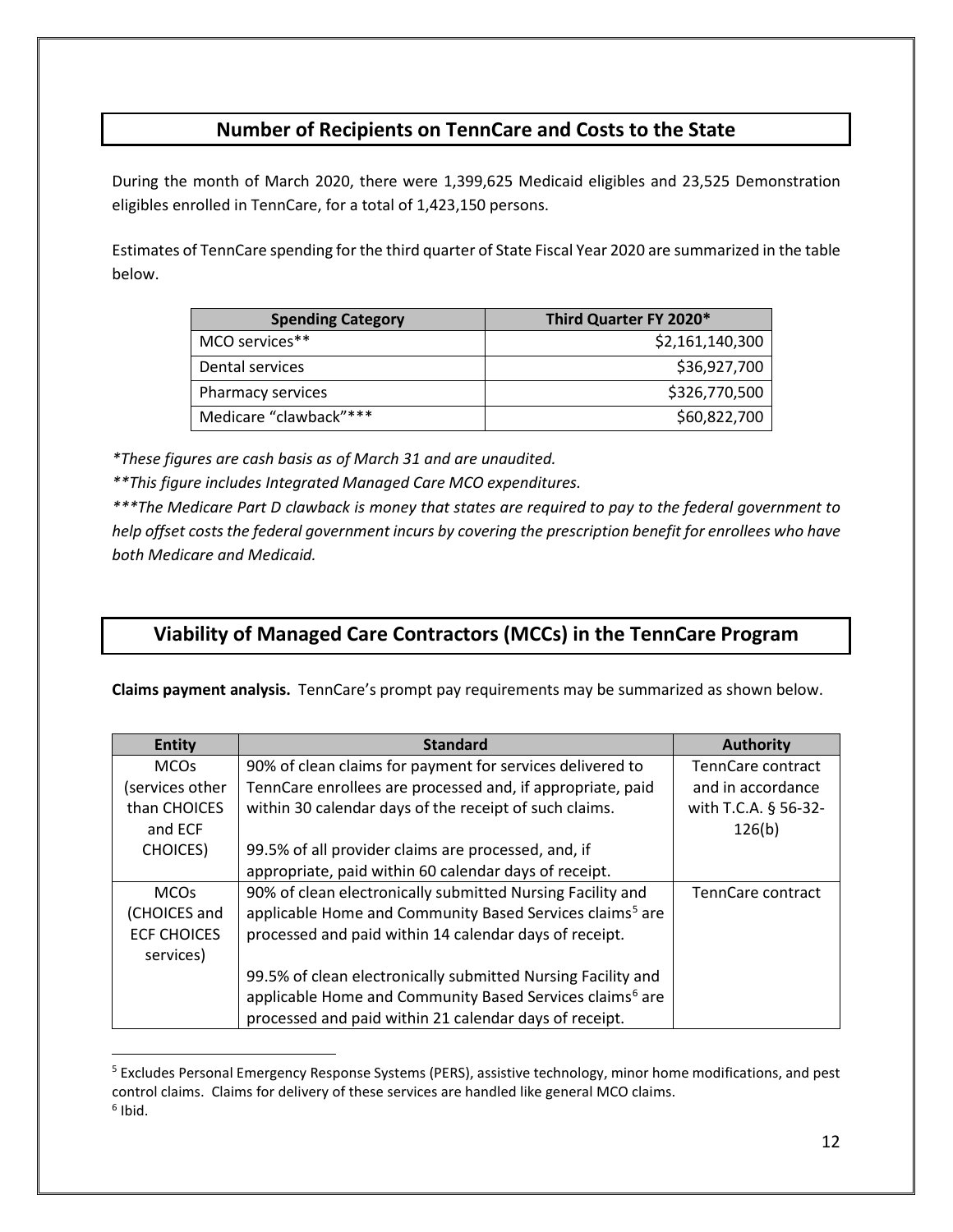| <b>Entity</b>          | <b>Standard</b>                                             | <b>Authority</b>     |
|------------------------|-------------------------------------------------------------|----------------------|
| <b>Dental Benefits</b> | 90% of clean claims for payment for services delivered to   | TennCare contract    |
| Manager                | TennCare enrollees are processed, and, if appropriate, paid | and in accordance    |
| (DBM)                  | within 30 calendar days of the receipt of such claims.      | with T.C.A. § 56-32- |
|                        |                                                             | 126(b)               |
|                        | 99.5% of all provider claims are processed, and, if         |                      |
|                        | appropriate, paid within 60 calendar days of receipt.       |                      |
| Pharmacy               | 100% of all clean claims submitted by pharmacy providers    | TennCare contract    |
| <b>Benefits</b>        | are paid within 15 calendar days of receipt.                |                      |
| Manager                |                                                             |                      |
| (PBM)                  |                                                             |                      |

The MCOs, the DBM, and the PBM are required to submit monthly claims data files of all TennCare claims processed to the Tennessee Department of Commerce and Insurance (TDCI) for verification of statutory and contractual prompt pay compliance. The plans are required to separate their claims data by claims processor (e.g., MCO, vision benefits manager, etc.). Furthermore, the MCOs are required to identify separately non-emergency transportation (NEMT) claims in the data files. Finally, the MCOs are required to submit separate claims data files representing a subset of electronically submitted Nursing Facility and applicable Home and Community Based Services claims for CHOICES and ECF CHOICES enrollees. TDCI then performs an analysis and reports the results of the prompt pay analyses by NEMT and CHOICES and ECF CHOICES claim types, by claims processor, and by total claims processed for the month.

If an MCO does not comply with the prompt pay requirements based on the total claims processed in a month, TDCI has the statutory authority to levy an administrative penalty of \$10,000 for each month of non-compliance after the first instance of non-compliance was reported to the plan. The Division of TennCare may also assess liquidated damages pursuant to the terms of the TennCare Contract. If the DBM and PBM do not meet their contractual prompt pay requirements, only TennCare may assess applicable liquidated damages against these entities.

**Net worth and company action level requirements.** According to Tennessee's "Health Maintenance Organization Act of 1986" statute (T.C.A. § 56-32-101 *et seq.*), the minimum net worth requirement for each TennCare MCO is calculated based on premium revenue reported on the National Association of Insurance Commissioners (NAIC) Annual Financial Statement for the most recent calendar year, as well as any TennCare payments made to the MCO that are not reported as premium revenue.

During the January-March 2020 quarter, the MCOs submitted their 2019 NAIC Annual Financial Statements. As of December 31, 2019, TennCare MCOs reported net worth as indicated in the table below.<sup>[7](#page-12-0)</sup>

<span id="page-12-0"></span> $<sup>7</sup>$  The "Net Worth Requirement" and "Reported Net Worth" figures in the table are based on the MCOs' company-</sup> wide operations, not merely their TennCare operations.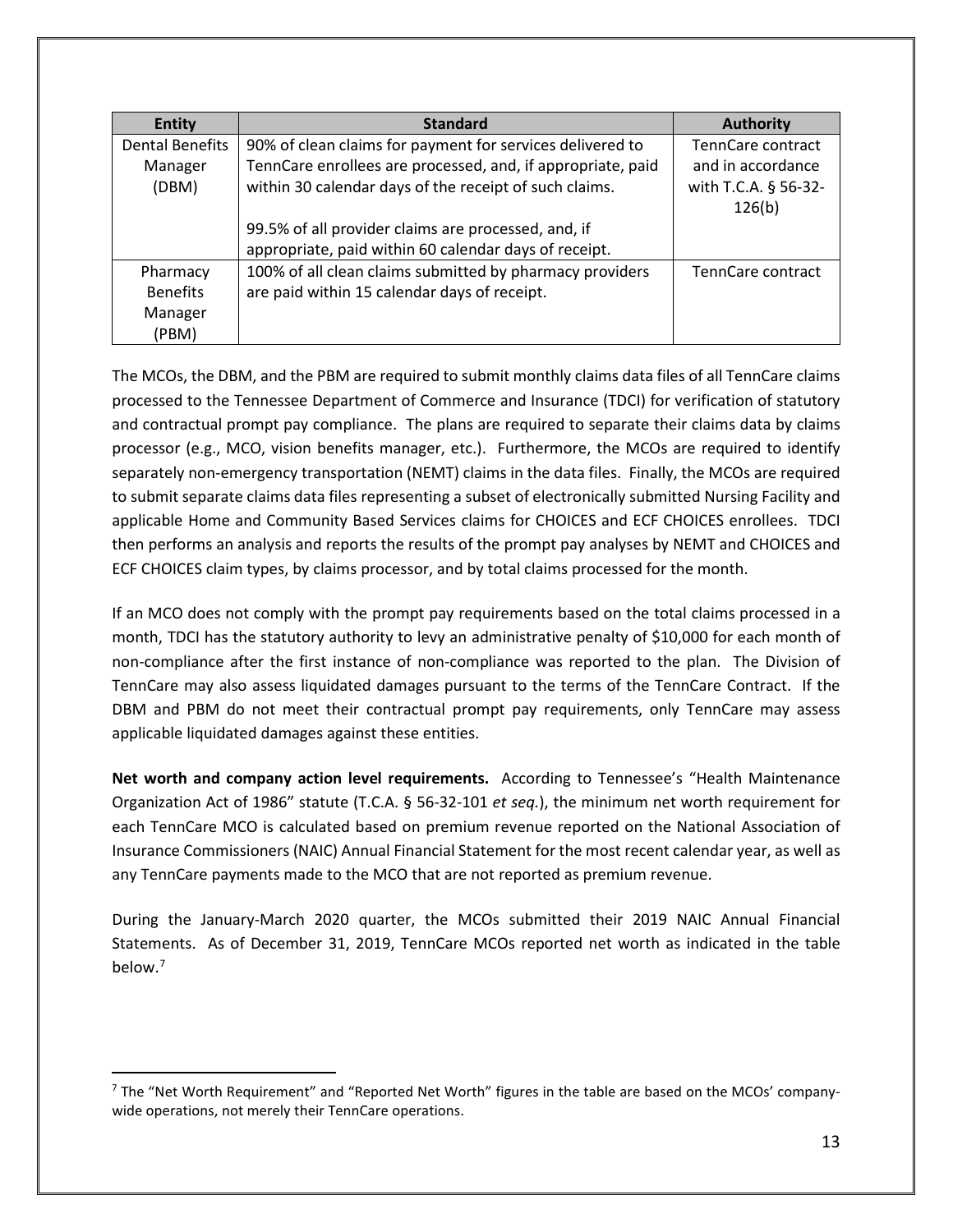| <b>MCO</b>                            | <b>Net Worth</b> | <b>Reported</b>  | Excess/       |
|---------------------------------------|------------------|------------------|---------------|
|                                       | Requirement      | <b>Net Worth</b> | (Deficiency)  |
| Amerigroup Tennessee                  | \$33,562,799     | \$231,587,192    | \$198,024,393 |
| UnitedHealthcare Plan of the River    | \$77,500,193     | \$615,878,537    | \$538,378,344 |
| Valley (UnitedHealthcare Community    |                  |                  |               |
| Plan)                                 |                  |                  |               |
| Volunteer State Health Plan (BlueCare | \$56,256,150     | \$489,759,698    | \$433,503,548 |
| & TennCare Select)                    |                  |                  |               |

During the January-March 2020 quarter, the MCOs were also required to comply with Tennessee's "Risk-Based Capital for Health Organizations" statute (T.C.A. § 56-46-201 *et seq.*). Risk-based capital (RBC) involves a method of calculating the minimum amount of capital necessary for a health entity to support its overall business operations depending on its size and risk profile. A health entity with a higher amount of risk is required to hold a higher amount of capital. The RBC statute gives TDCI the authority and mandate to use preventive and corrective measures that vary depending on the amount of capital deficiency indicated by the RBC calculations. A "Company Action Level" deficiency (defined at T.C.A. § 56- 46-203(a)) would require the submission of a plan to correct the entity's capital deficiency.

All TennCare MCOs met their minimum net worth requirements and Company Action Level requirements as of December 31, 2019.

#### **Success of Fraud Detection and Prevention**

The mission of the Tennessee Office of Inspector General (OIG) is to identify, investigate, prosecute, and arrest persons who commit fraud or abuse against the TennCare program and to recoup money owed to the State of Tennessee.The OIG receives case information from a variety of sources, including local law enforcement, the Division of TennCare, Health Related Boards, the Department of Human Services (DHS), other State agencies, health care providers, MCCs, and the general public via the OIG website, fax, written correspondence, and phone calls to the OIG hotline. Cases adjudicated during a particular fiscal year may have no relationship to dates of arrest during the same year. Selected statistics for the third quarter of Fiscal Year 2020 furnished for this report by the OIG are as follows:

| <b>Fraud and Abuse Allegations</b>                           | <b>Third Quarter FY 2020</b> |
|--------------------------------------------------------------|------------------------------|
| <b>Fraud Allegations</b>                                     | 339                          |
| Abuse Allegations*                                           | 115                          |
| <b>Arrest/Conviction/Judicial Diversion</b><br><b>Totals</b> | <b>Third Quarter FY 2020</b> |
| Arrests                                                      | 16                           |
| Convictions                                                  | 3                            |
| <b>Judicial Diversions</b>                                   |                              |

*\* Abuse cases may be referred to the appropriate Managed Care Contractor (MCC), the Division of TennCare, or DHS for further review/action.*